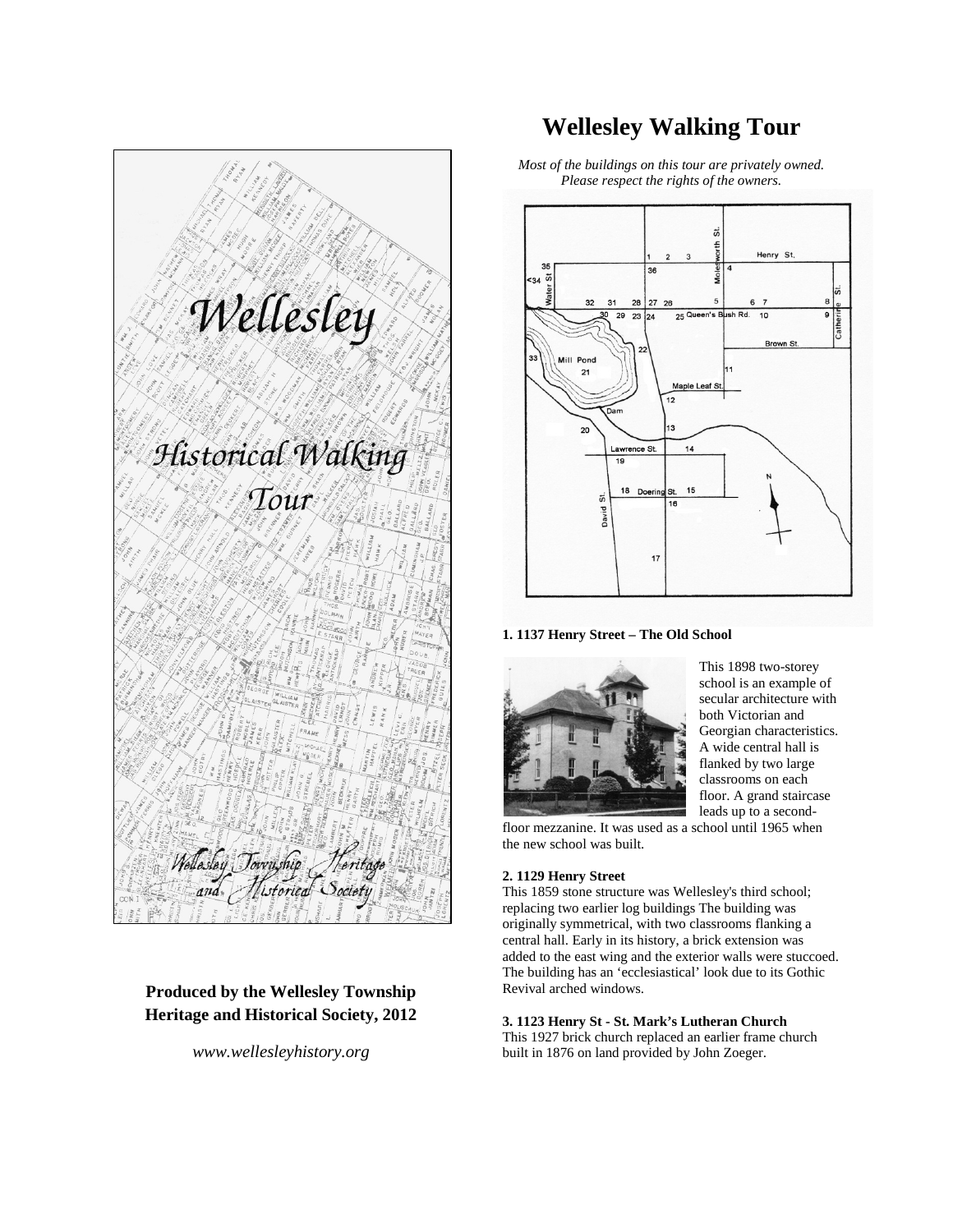# **4. 1065 Molesworth St.**



Built in the Gothic revival style this house was constructed around 1872 by John Berscht, a local carpenter. It is built of the attractive yellow coloured bricks found on many of the village's early structures. Of particular note are the double

Gothic windows at the front gable.

# **5. 1167 – 1173 Queen's Bush Road**

This is the former site of the Wellesley Hotel, built in 1848. It was erected by John Zoeger, who operated it as a hotel and general store. This simple Georgian structure originally had a long porch along the front of the second-story balcony. The front section was replaced due to fire damage. The apartments at the back were created in what was the hall behind the hotel.

#### **6. 1153 Queen's Bush Road**

This large, handsome Georgian house was built around 1863 by John Zoeger, owner of the Wellesley Hotel. The brick detailing is particularly interesting with contrasting red and white bricks, raised quoining (corner detail) and recessed brick, lozenge-shaped panels under the windows. Red brick appears only on the front of the house, probably because it had to be brought in from outside of the village (and was therefore more expensive), while the yellow brick was produced locally.

## **7. 1149 Queen's Bush Road**

This house, one of the oldest in Wellesley, is one of several log houses still standing in the village. It was built by John Fleischauer, a local wagon maker. He owned the North Waterloo Carriage Works located across the street, at 1180 Queen's Bush Road (#25).

# **8. 1121 Queen's Bush Road**



This small 1 ½ storey Georgian house was built by John Zoeger around the same time as he built his own house (#5). It was probably built for a family member. The similarity of brick

detailing with #5 is apparent, except that no expensive red brick was used, rather an attempt was made to employ darker yellow bricks for contrast on the corners. The same recessed lozenge-shaped panels (as seen on #6) are under the windows. The brick freeze with indented crosses is unique.

# **9. 1122 Queen's Bush Road**

This is a good example of Queen Anne style architecture, which is noted for verandahs which often wrap all the way around the house.

# **10. 1148 Queen's Bush Road**

This is the former site of the foundry operated since the 1870s by Knechtel and Schaub, manufacturers of agricultural implements and bells. According to Parsell's County Atlas of 1881, the Wellesley Bell Foundry was unsurpassed in Canada.

#### **11. 1023 Molesworth Street**



This Gothic styled frame house is particularly attractive for its simple form, highlighted by elaborate barge board in the front gable and nicely detailed porch and door. This is probably an example of "pattern book"

architecture as there are numerous houses of similar form in Wellesley.

#### **12. 3685 Nafziger Road**

This structure was part of John Reiner's woolen mill/general store business. The exact date it was built is not known, but it was probably around 1880. Immediately behind it is a parking lot on which the knitting factory once stood and across from it, where the gas station now stands, was a large woolen mill. In 1894 Reiner employed 50 people in this business. The relatively unaltered front façade contains some interesting details rendered in the Italianate style, such as the decorated frieze with large brackets, and on the windows, hood moldings with drop details and sills of cast-iron. An addition has been added on the right side.

# **13. 3677 Nafziger Road – Feed Mill**



The feed mill was built by the Doering brothers in 1856. The original two and half storey section at the back was enlarged around 1910 with the addition of the third storey and the entire front portion. The structure is made of massive timbers, held

together with mortise and tenon joints, with brick in-fill (known as half timbering). It is set on a stone foundation 2 ½ feet thick. This type of mill is relatively rare as most existing gristmills in Southwestern Ontario are made of either stone or brick. Changes in technology saw the mill shift from waterpower to steam and finally electricity.

# **14. 3 Lawrence Street**

This building was Wellesley's first arena, constructed in 1908 by the Faber brothers. They owned it until 1947. The structure which has been slightly altered is interesting as it consists of a light wood frame tied together with steel cables.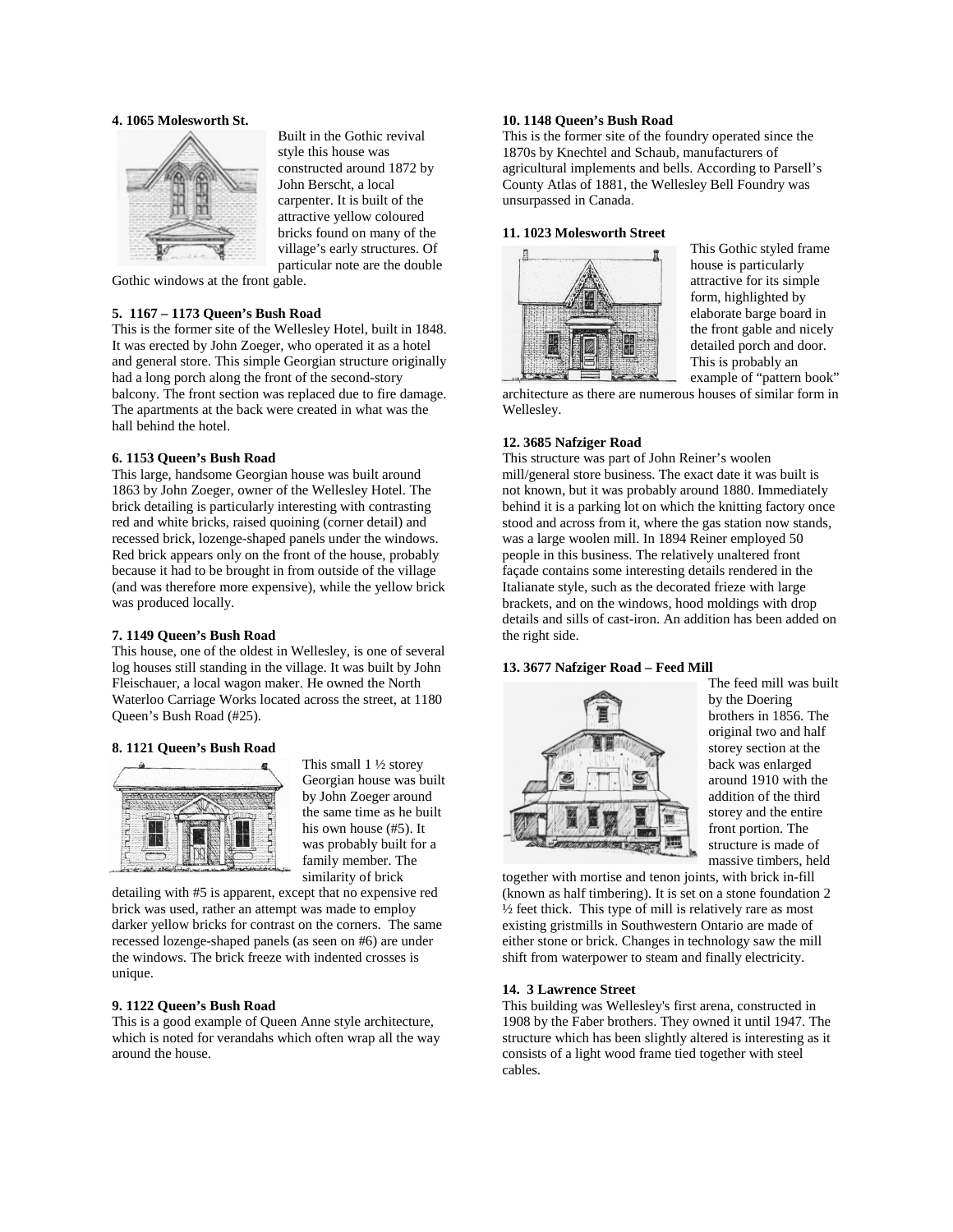# **15. 1027 Doering Street**

This frame house with its many gables was most likely built in the late 1870s. It was owned by E. Steiner who was a partner in John Reiner's flourmill. Note the drop and finial mouldings in the gable peaks and the pediment (peak) above the transom on the front door.

#### **16. 3639 Nafziger Road**

This is the site of a frame church of Gothic Revival design, constructed by the Swedenborgians in 1858. It has been converted to a 2-unit apartment

# **17. 3620 Nafziger Road - First St. Paul's Lutheran Church**

The present brick church, constructed in 1876, replaced an 1854 frame church which burned down. Built in the Gothic Revival style, so typical for the time, it has interesting brickwork under the eaves.

#### **18. 1063 Doering Street**



This interesting house, built half of brick and half of stacked 2 x 6" planks, was constructed in about 1867 by John G. Reiner, sometimes called the "Builder of Wellesley." The brick section predates the plank section by a few years as the latter was added as a boarding house for some of Reiner's workers. When this part was added the main entrance was

shifted from the middle bay of the brick section to its present location. The front porch (which formerly extended along the entire front façade) and the even spacing of openings along the front, tie together the variations in texture and detailing. The front door, with fluted quarterround columns is a good example of the vernacular style, in which the builder freely interpreted traditional classic patterns.

#### **19. 20 & 22 Lawrence Street**

These two simple Gothic revival houses were most likely built by John Reiner. He is reputed to have built 32 structures of various types in Wellesley, many of which, it is believed, were erected for his workers to inhabit

#### **20. 73 David Street**

This 1½ storey Georgian house, set high on a stone foundation, was built by John Schmidt (Smith), considered to be the founder of Wellesley. It was possibly built soon after he arrived in the area in 1847. The house has been extensively renovated.

**21. Wellesley's Mill Pond**, which you see ahead, was created in 1845 when James Ferris built the dam across Firella Creek. It covers the site of a former swamp. Numerous mills and commercial enterprises have been located along its banks.

# **22. 3700 Nafziger Road**



This is a good example of the "Boomtown storefront" typical for southern Ontario in the late 19th century. The structure was likely built just before the turn of the century, replacing an earlier cooperage on the site. It first served as the Leis Harness Shop. The elaborate brickwork and

substantial cornice supported by decorative brackets are noteworthy.

# **23. 1200 Queen's Bush Road**

This handsome Georgian structure, originally owned by Lawrence Doering, dates from the 1860s and still serves its



original function as a retail establishment. Around the corner on Nafziger Road, attached to the store, is shed-like structure that was built around the turn of the century to house the village's hand-drawn fire

wagon pumper. Also note the ends of the tie rods on the gable ends.

#### **24. 1192 Queen's Bush Road**

This building has operated as a store since it was built in 1894, owned by William Kelterborn and Art Reiner, among others. It was originally built as a two storey structure but was partially destroyed by fire in the 1950s and became a one-storey structure.

# **25. 1180 Queen's Bush Road**

The structure is typical of small factory buildings of the 1850s and 1860s. It was owned by John Fleischauer who operated the North Waterloo Carriage Works beginning in 1856. A second-storey double door is located at the rear from which carriages were brought down via a ramp.

# **26. 1189 Queen's Bush Road**

This is simple Georgian house of fieldstone has had a twostorey cobblestone porch added to it. It was built in about 1858 by John Schneider who was a shoemaker.

#### **27. 1193 Queen's Bush Road**

This hotel dates from circa 1857 when Peter Berdux opened an inn here. The original structure, which has been considerably altered, was probably of the typical Georgian style. During the 1880s it was renovated in the second Empire style, characterized by a mansard roof.

#### **28. 1201 Queen's Bush Road**

This two-story building, built by Michael Wilhelm is typical of commercial blocks at the turn of the century. It replaced an 1848 store erected by Peter Schmidt, who operated a general store there.